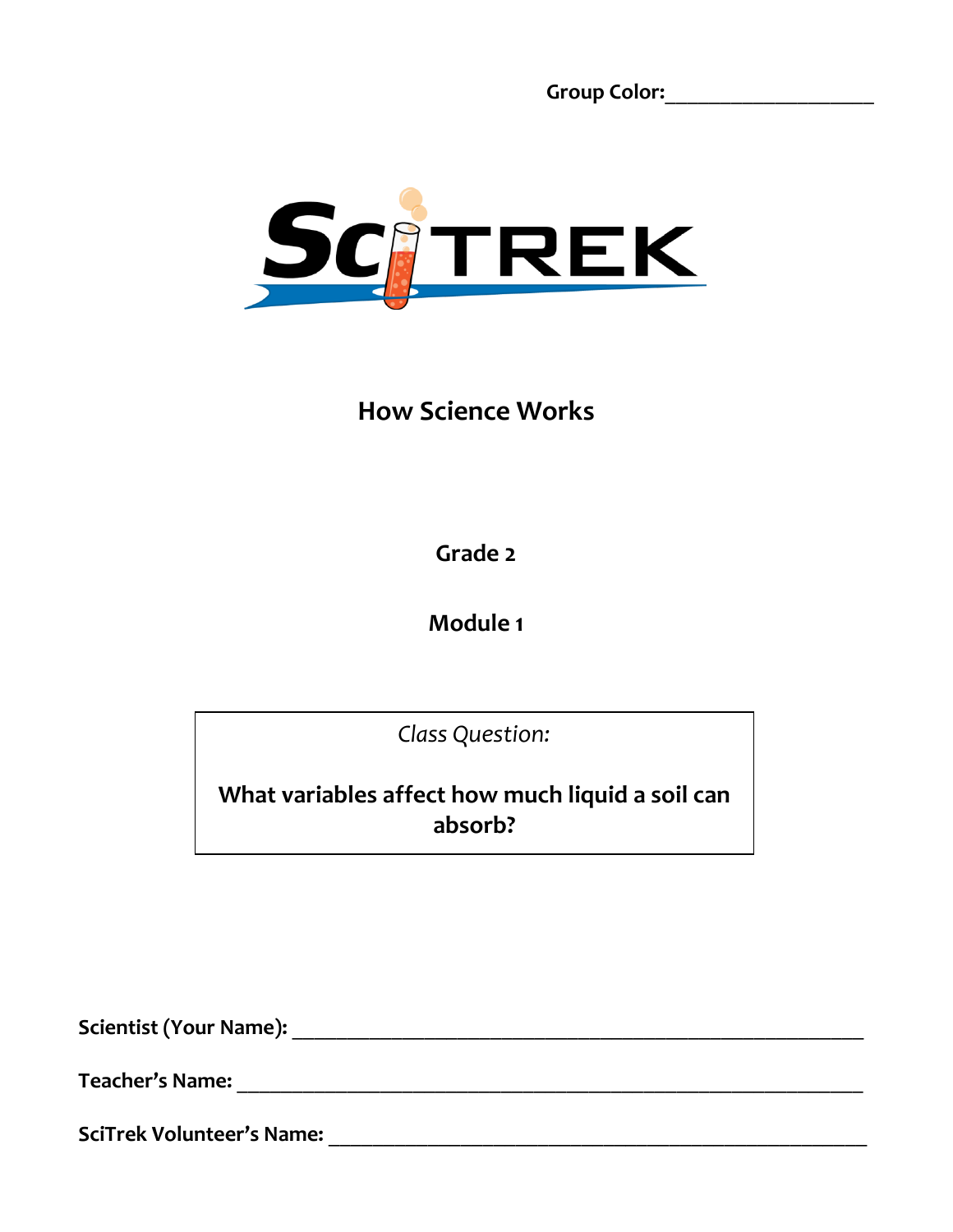#### **VOCABULARY**

**Science:** The study of the material world using human reason. The scientific method is the way humans reason and apply logic to data to help gain knowledge of the world.

- o **Observation:** A description using your five senses. This could include contents, mass, size, color, temperature, smell, texture …
- o **Opinion:** Something you believe or feel. Not a fact or observation.
- o **Inference:** A guess based on past experiences.
- o **Experimental Set-Up:** The materials, changing variable, and controls that are needed for an experiment.
- o **Experiment:** A test or trial to discover something unknown.
- o **Procedure:** A set of steps to conduct an experiment.
- o **Controls:** The variables that are not changed in an experiment.
- o **Changing Variable (Independent Variable):** The variable that is purposely changed in an experiment.
- o **Results/Data (Dependent Variable):** The measurements/observations of the experiment, which are influenced/determined by the changing variable.
- o **Prediction:** What you expect to happen based off of previous measurements/observations.
- o **Scientific Practices:** A series of activities that scientists participate in to both understand the world around them and to communicate their results with others. (The specific practice worked on in this module is observations.)
- o **Technique:** A method for a specific task.
- o **Absorb:** The ability to hold liquid.
- o **Soil**: A top layer of earth.
- o **Potting Soil**: A soil that contains a majority of dead plant materials with some rocks (sand) and no clay.
- o **Sand**: A soil that contains very small pieces of rocks.
- o **Vermiculite:** A soil that contains mica (a highly absorbent natural material).
- o **Dropper**: A piece of laboratory equipment used to add liquids one drop at a time.
- o **Graduated Cylinder**: A piece of laboratory equipment used to measure the volume of a liquid.
- o **Milliliter (mL)**: A unit of volume used for liquids.
- o **Subtraction**: The amount (difference) between two numbers.
- o **Compact**: To put force on something to make it smaller.
- o **Loose**: Not fit together tightly/closely.
- o **Engineer**: A person that uses their understanding of science to design things that can solve problems.
- o **Landslide:** When part of a mount of cliff falls down. This usually happens after rainstorms.
- o **Slope:** A measure of the steepness of a line, hill, or other object
- o **Soil Consistency:** The ability of soil to stick to itself.



Graduated Cylinder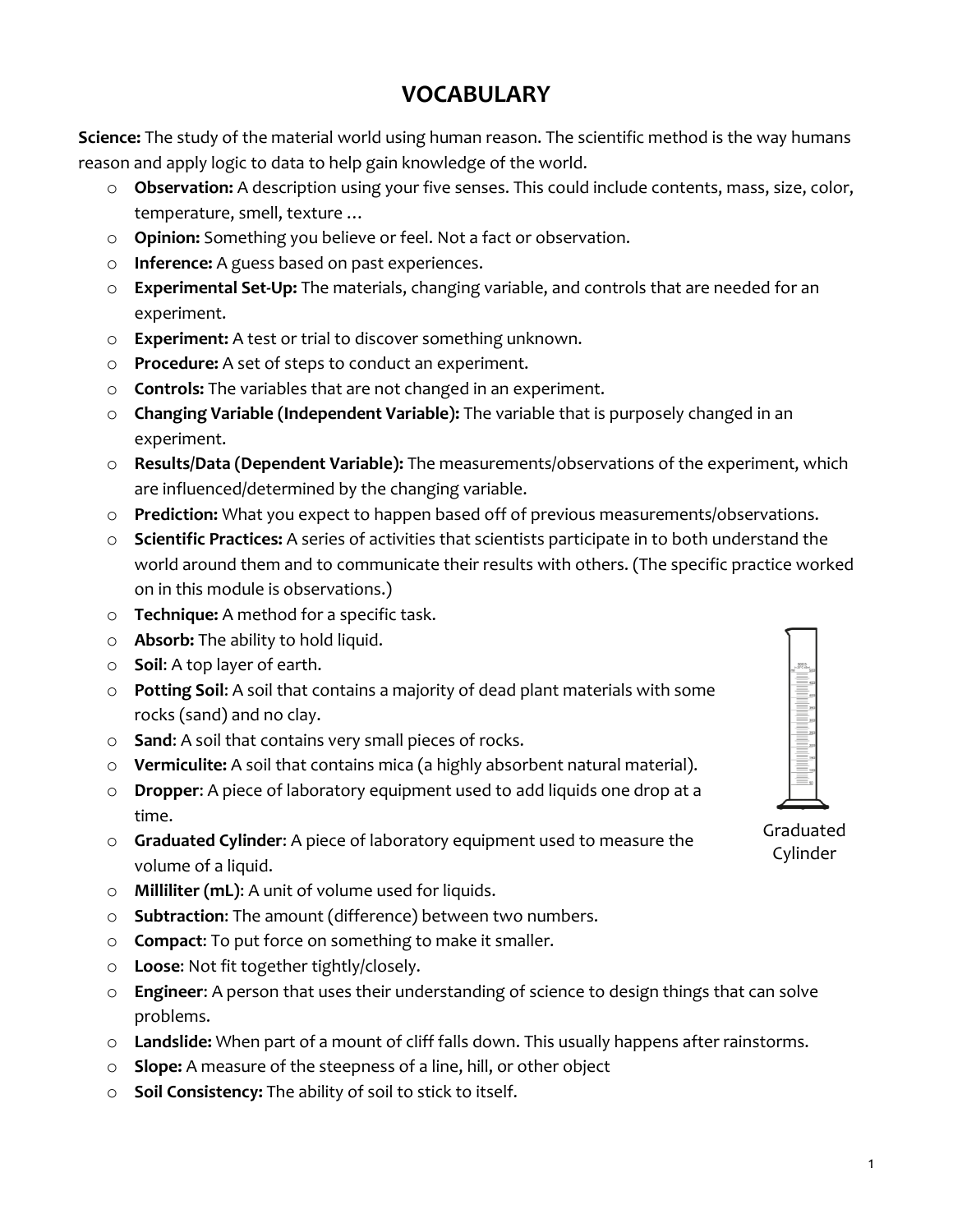## **Technique** *Graduated Cylinders*

Graduated cylinders are used to measure volumes of liquids.

*How to read a graduated cylinder:*

- 1. Put your finger on the bottom of the dip also known as the meniscus.
- 2. Move your finger down to the next labeled number.
- 3. Count up to the meniscus.
- 4. The final volume is the sum of the labeled number and the counted number.

*How much water is in each graduated cylinder?*

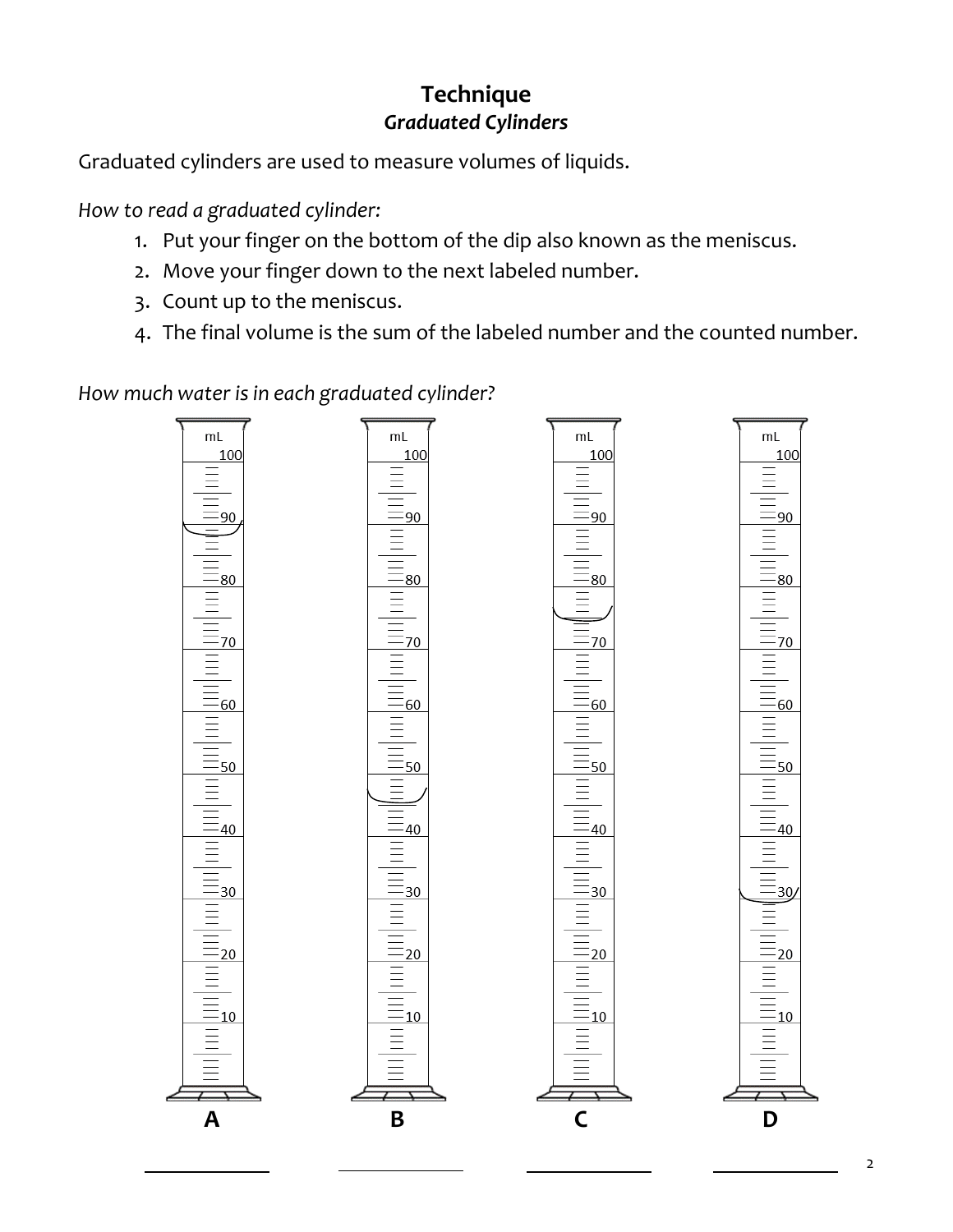#### **SCIENTIFIC PRACTICE** *Observations*

Observation: A description using your \_\_\_\_\_\_\_\_\_\_\_\_\_\_\_\_\_\_\_\_\_\_\_\_\_\_\_\_\_\_\_\_\_\_\_\_

Circle OBSERVATION if the statement is an observation you can make about the object. Circle NOT AN OBSERVATION if the statement is not an observation you can make about the object.



| 1.             | The object is lighter than a<br>bowling ball. | Observation | Not an<br>Observation |
|----------------|-----------------------------------------------|-------------|-----------------------|
| 2.             | The object is only one color.                 | Observation | Not an<br>Observation |
| $\overline{3}$ | The object is thicker than a broom<br>handle. | Observation | Not an<br>Observation |
| 4.             | The object is silly.                          | Observation | Not an<br>Observation |
| 5.             | The object has lines.                         | Observation | Not an<br>Observation |
| 6.             | The object can be bent so both<br>ends touch. | Observation | Not an<br>Observation |
| 7.             | The object came from the grocery<br>store.    | Observation | Not an<br>Observation |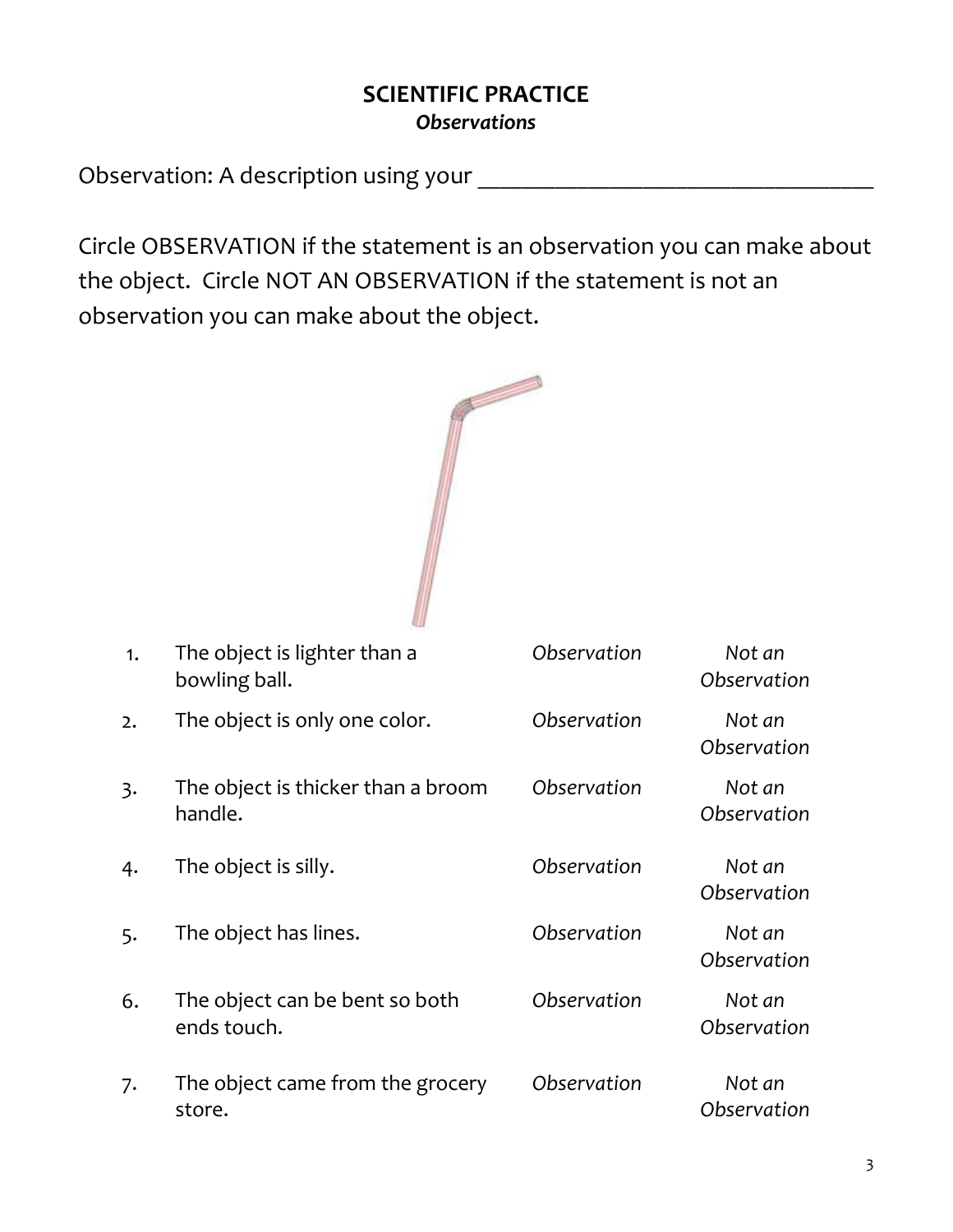First choose/circle the factor that you would like to experiment with. Then, within that row, circle what you would like your changing variable to be. Finally, circle the measurement you will make.

| Factor | <b>Changing Variable</b> | <b>Measurement</b> |
|--------|--------------------------|--------------------|
| Soil   | Soil Amount              | Liquid Amount (mL) |
|        | Soil Type                |                    |
| Liquid | Liquid Thickness         | Liquid Amount (mL) |

## **QUESTION**

Question our group will investigate:

• If we change the\_\_\_\_\_\_\_\_\_\_\_\_\_\_\_\_\_\_\_\_\_\_\_\_\_\_\_\_\_\_\_\_\_\_\_\_\_\_\_\_\_\_\_\_\_\_\_\_\_\_\_\_,

insert changing variable (independent variable)

what will happen to the amount of liquid that the soil absorbs? what you are measuring (dependent variable)

Fill out the materials page with your SciTrek volunteer before moving onto the experimental set-up.

#### **EXPERIMENTAL SET-UP**

**Changing Variable**: \_\_\_\_\_\_\_\_\_\_\_\_\_\_\_\_\_\_\_\_\_\_\_\_\_\_\_\_\_\_\_\_\_\_\_\_\_\_\_\_\_\_\_\_\_\_\_\_\_\_\_\_\_\_\_\_

**Controls** (variables you will hold constant)**:**

Write your controls and the values you will use in all your trials (control/value, Ex: container type/cup).

| Container Type / | Cup |  |
|------------------|-----|--|
|                  |     |  |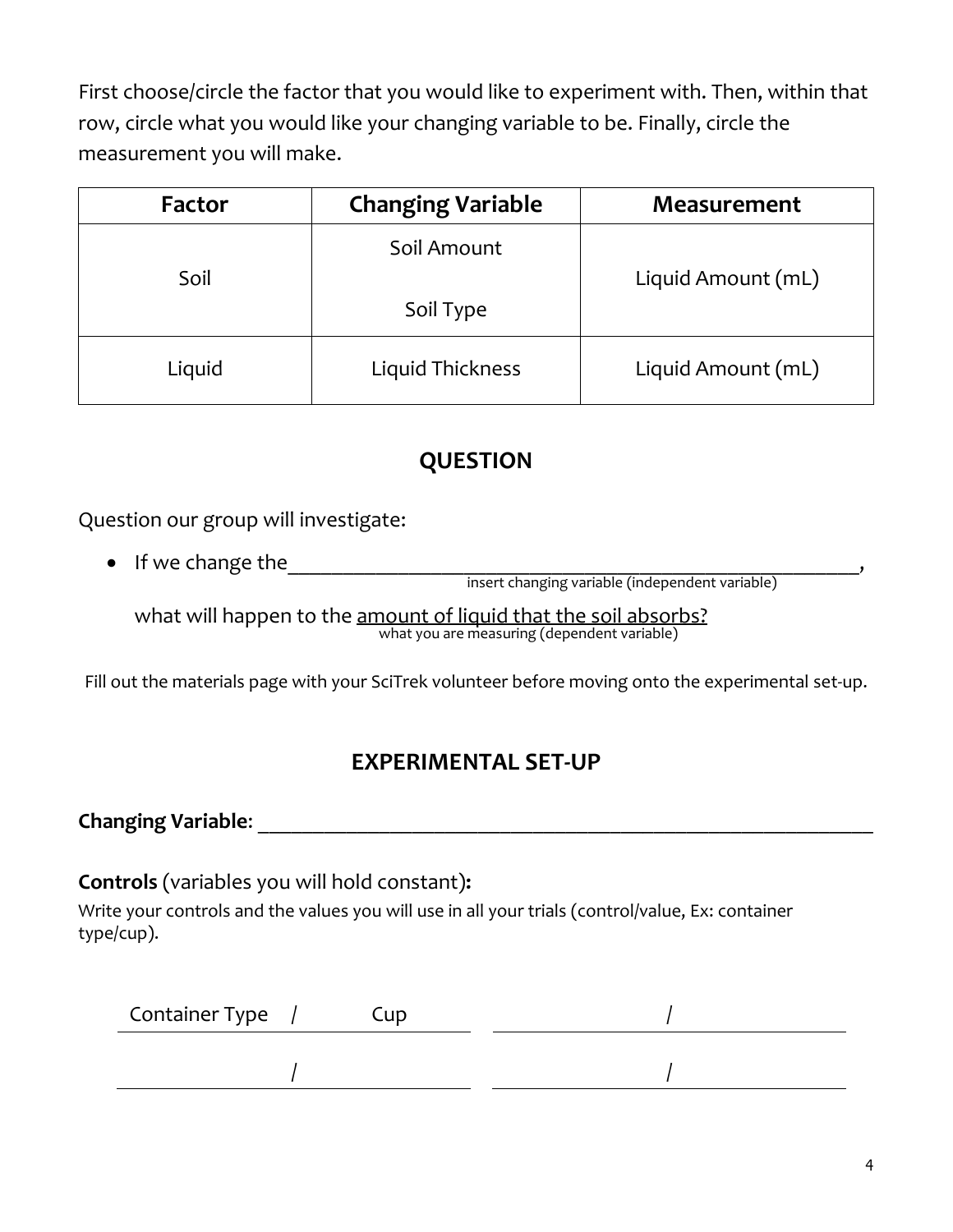## **PROCEDURE**

| Step 1 | Step 2 |
|--------|--------|
|        |        |
|        |        |
|        |        |
|        |        |
|        |        |
|        |        |
|        |        |
|        |        |
|        |        |
|        |        |
|        |        |
|        |        |
|        |        |
|        |        |
|        |        |
| Step 3 | Step 4 |
|        |        |
|        |        |
|        |        |
|        |        |
|        |        |
|        |        |
|        |        |
|        |        |
|        |        |
|        |        |
|        |        |
|        |        |
|        |        |
|        |        |
|        |        |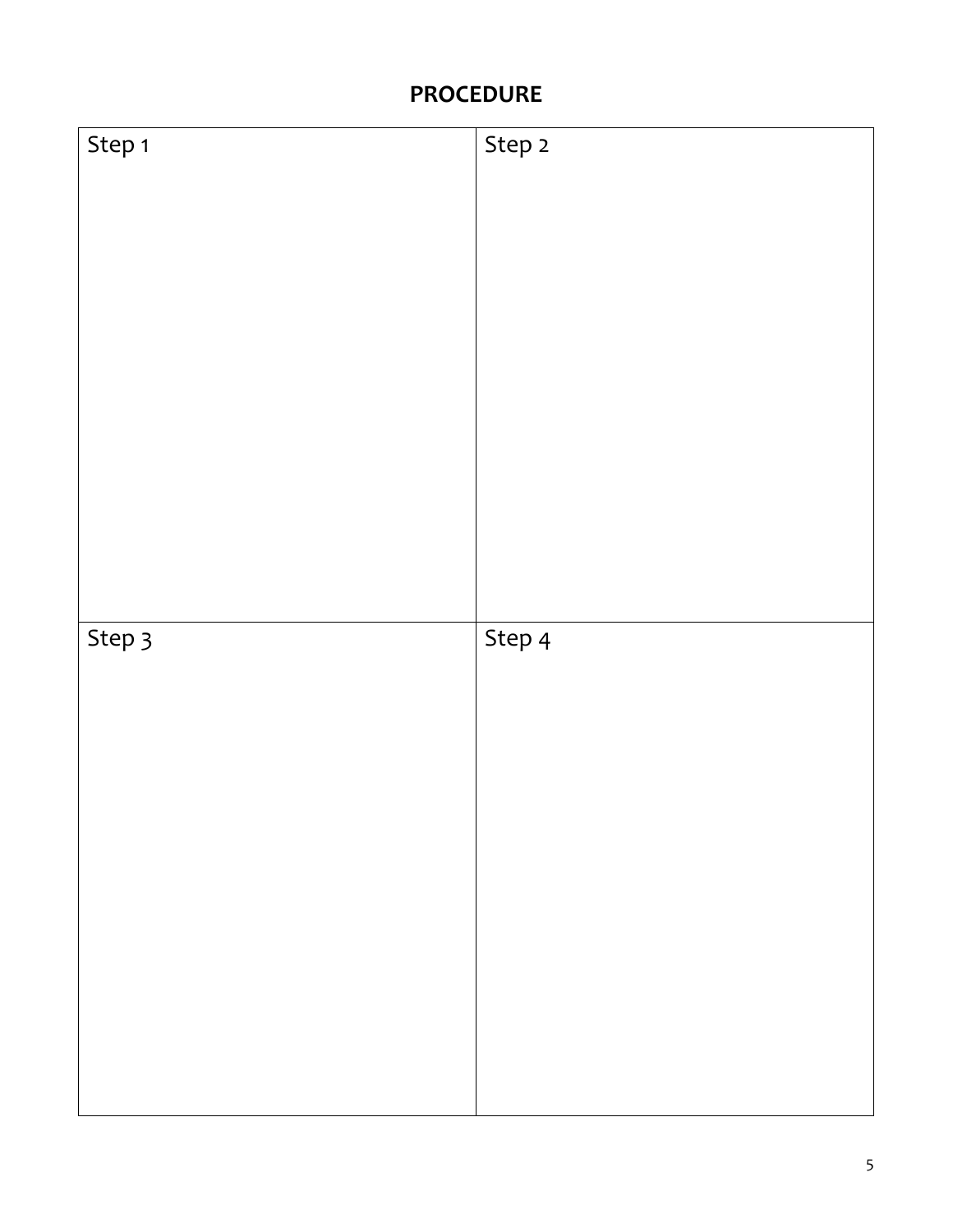#### **RESULTS** *Table*

Fill out the table for each of your trials. For the variables that remain constant, write the value in trial A. Then, draw an arrow through each box to indicate the variable is a control.

| <b>Variables</b> |                            | <b>Trial A</b> | <b>Trial B</b> | <b>Trial C</b>                                                                               | <b>Trial D</b> | <b>Trial E</b> |
|------------------|----------------------------|----------------|----------------|----------------------------------------------------------------------------------------------|----------------|----------------|
| Container Type:  |                            | Cup            |                |                                                                                              |                |                |
| Soil Type:       |                            |                |                |                                                                                              |                |                |
|                  | Soil Amount:               |                |                |                                                                                              |                |                |
|                  | Liquid Thickness:          |                |                |                                                                                              |                |                |
|                  | Liquid Amount:             |                |                |                                                                                              |                |                |
| Data             |                            |                |                |                                                                                              |                |                |
|                  |                            | <b>Trial A</b> | <b>Trial B</b> | <b>Trial C</b>                                                                               | <b>Trial D</b> | <b>Trial E</b> |
| Measurements:    | Liquid Amounts<br>$(mL)$ : |                |                | Fill in the amount of liquid in the large cup and the amount of liquid absorbed by the soil. |                |                |

The independent variable is the changing variable and

the dependent variables are the final measurements/observations.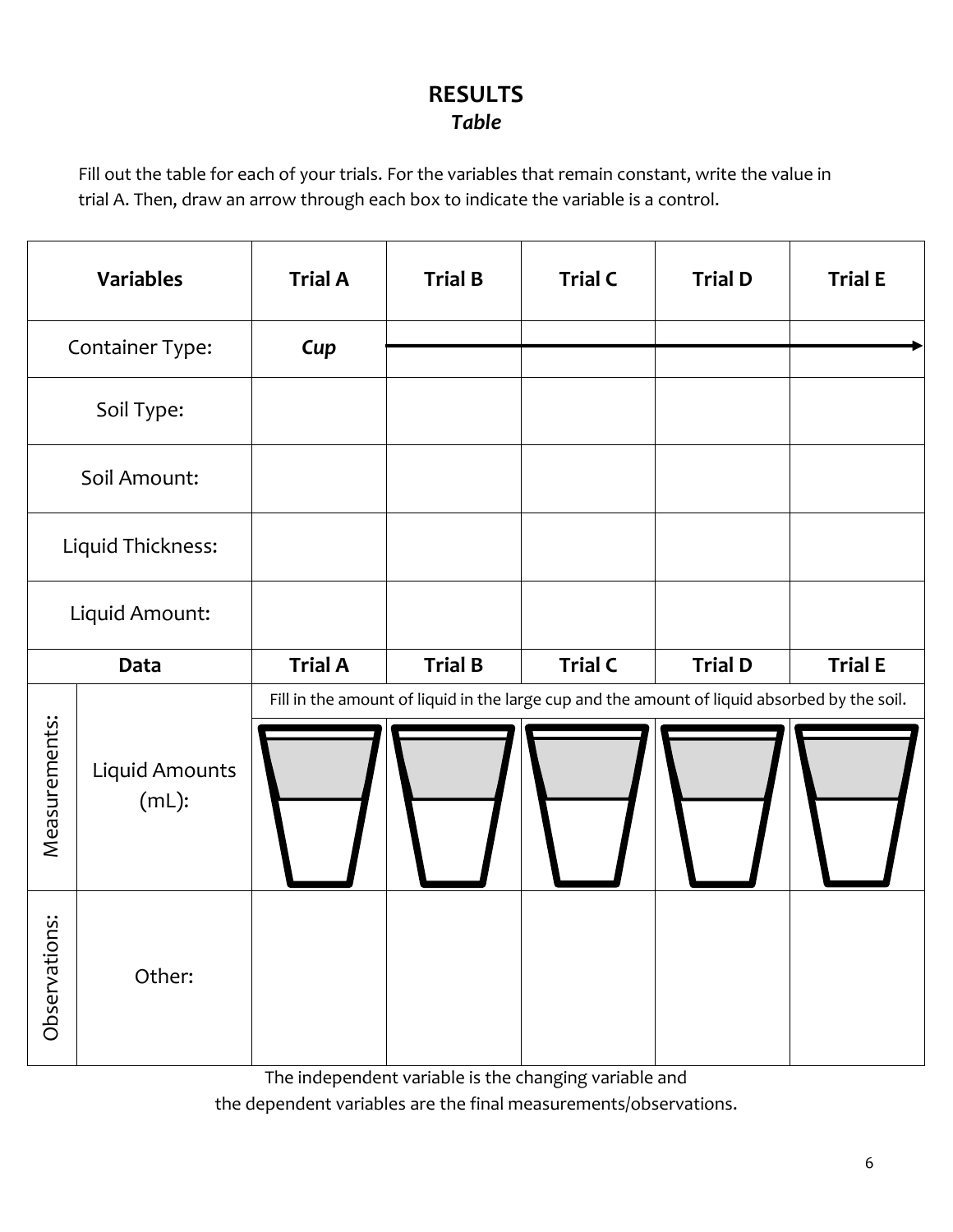

**RESULTS Graph and Summary**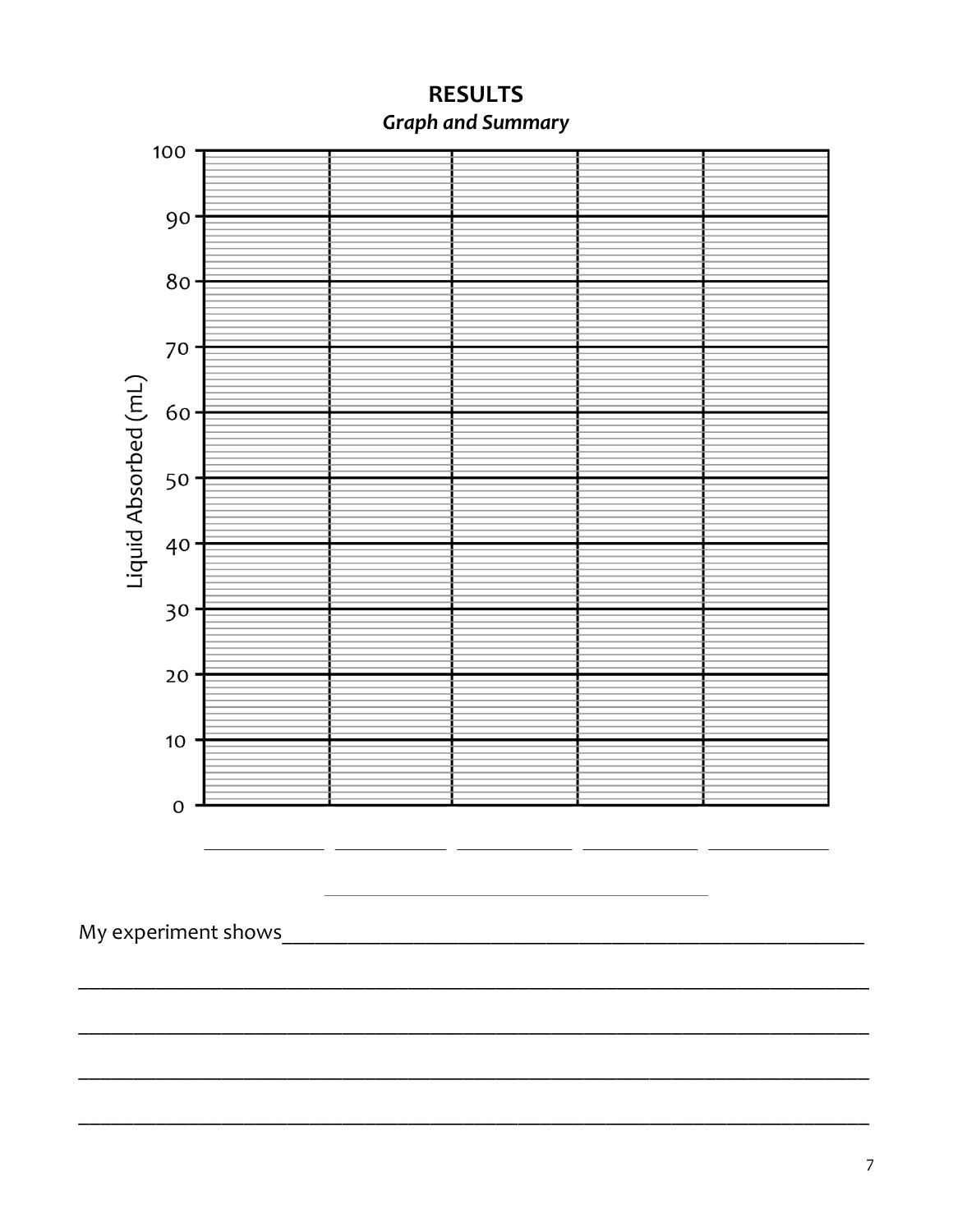## **TIE TO STANDARDS**

\_\_\_\_\_\_\_\_\_\_\_\_\_\_\_\_\_\_\_\_\_\_\_\_\_\_\_\_\_\_\_\_\_\_\_\_\_\_\_\_\_\_\_\_\_\_\_\_\_\_\_\_\_\_\_\_\_\_\_\_\_\_\_\_\_\_\_\_\_\_\_\_

\_\_\_\_\_\_\_\_\_\_\_\_\_\_\_\_\_\_\_\_\_\_\_\_\_\_\_\_\_\_\_\_\_\_\_\_\_\_\_\_\_\_\_\_\_\_\_\_\_\_\_\_\_\_\_\_\_\_\_\_\_\_\_\_\_\_\_\_\_\_\_\_

- 1. Absorb: The ability to \_\_\_\_\_\_\_\_\_\_\_\_\_\_\_\_\_\_\_\_\_\_\_\_\_\_\_\_\_\_\_\_\_\_\_\_\_\_\_\_\_\_liquid.
- 2. 100 ml of water was poured over each cup, circle the soil that absorbed the most liquid.



Heavier

- 3. The the soil the more likely a landslide. Lighter
- 4. Read Finding 1 from the poster.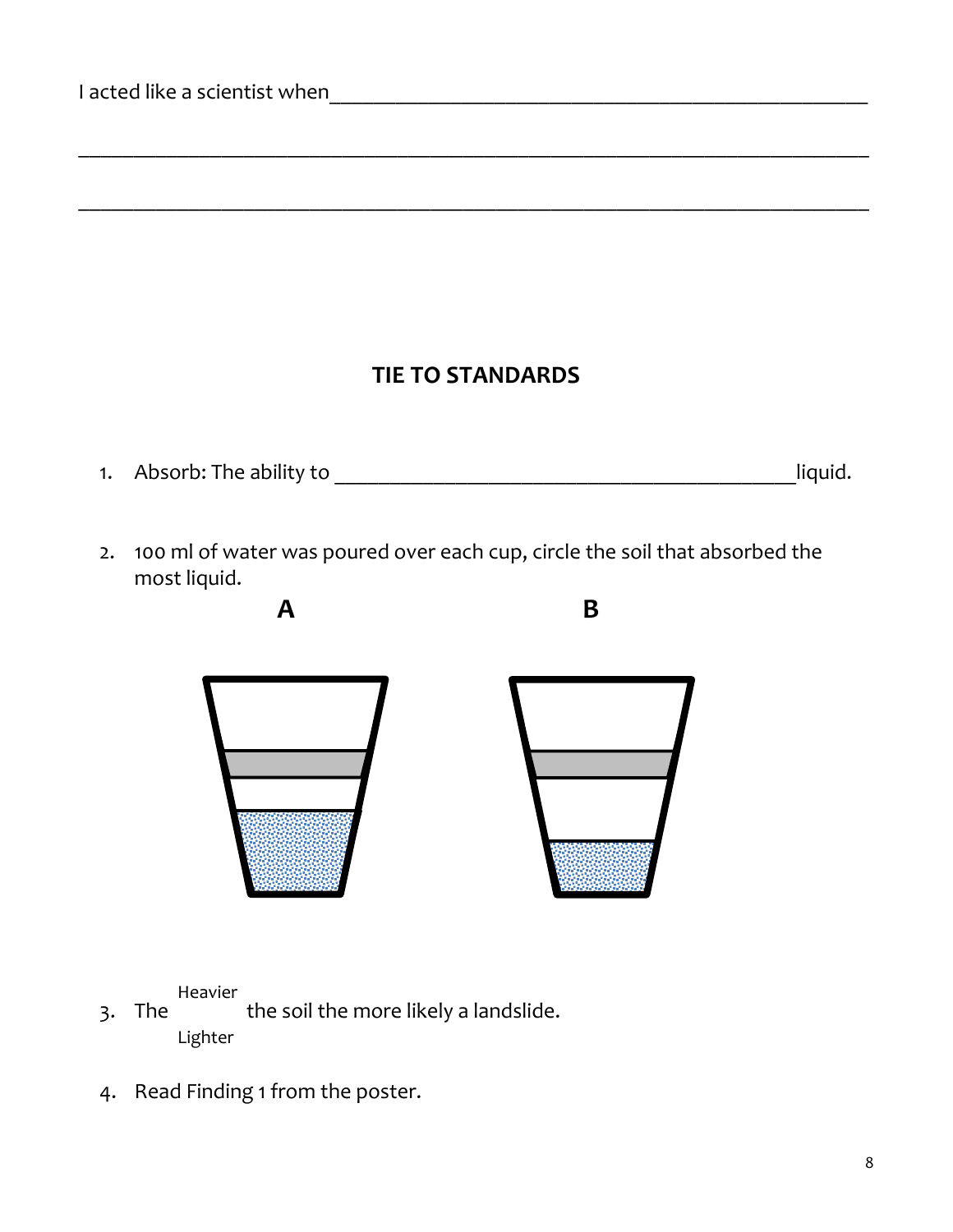#### *Possible Factor 1: Liquid Amount (for 1 small cup of potting soil)*



5. Is there a limit to the amount of water that soil can absorb?

YES NO

- 6. 1 small cup of potting soil can hold \_\_\_\_\_\_\_\_\_\_\_\_\_\_\_\_\_of water.
- 7. How much water can 2 cups of soil absorb?



Heavier

8. Adding water to soil makes the soil

Lighter

More

- 9. The water in the soil the more likely a landslide. Less
- 10. Read Finding 2 from the poster.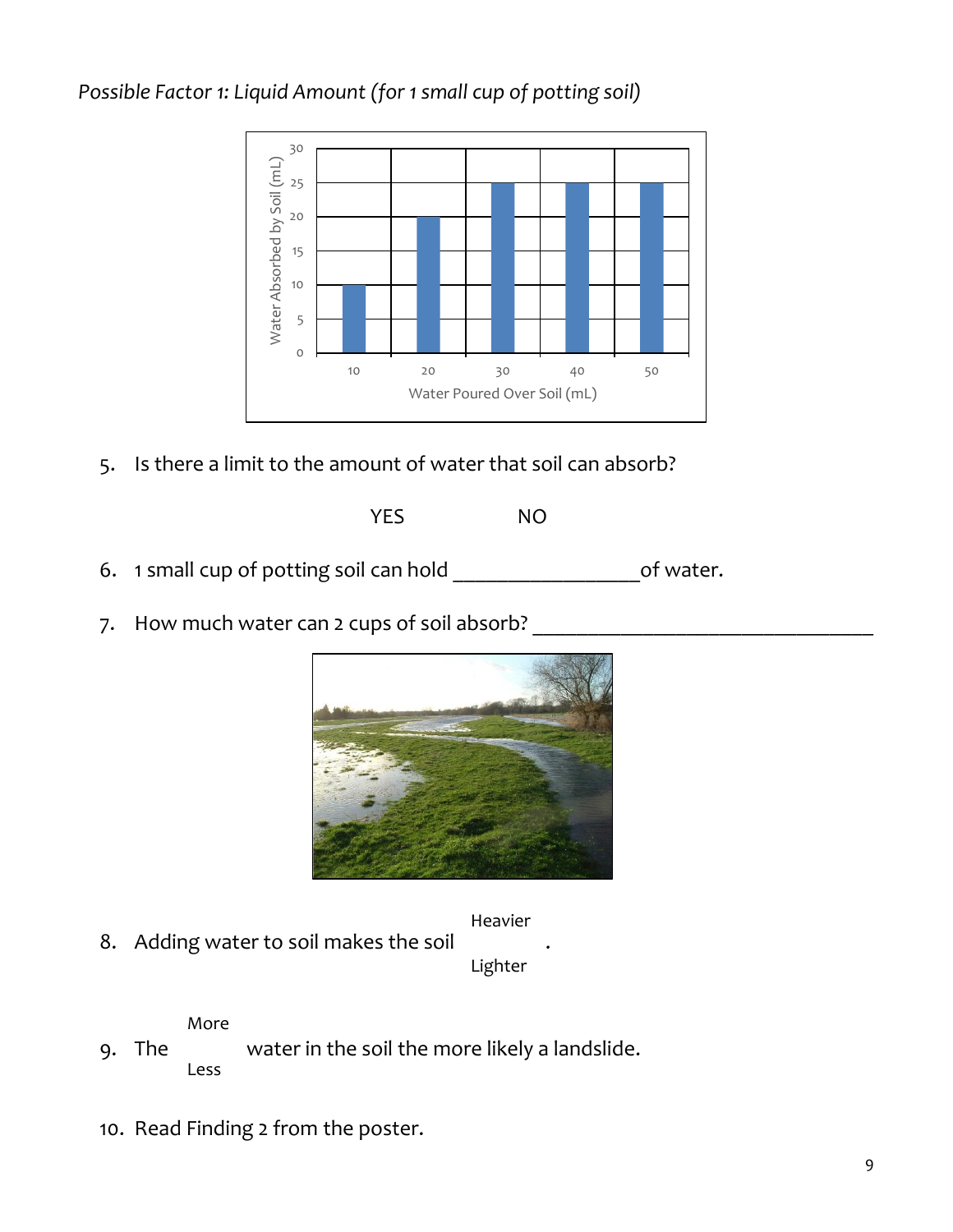#### *Possible Factor 2: Soil Type*

11. Label the following soil types from least to most absorbent. Label the least absorbent soil as 1 and the most absorbent soil as 3.

|     | <b>Small Rocks</b><br>Sand<br><b>Large Rocks</b>                                                                 |
|-----|------------------------------------------------------------------------------------------------------------------|
| 12. | affects how much                                                                                                 |
|     | water a soil type can absorb.                                                                                    |
|     | Heavier<br>More<br>13. Sand holds<br>water than large rocks making wet sand<br>than wet large<br>Lighter<br>Less |
|     | More<br>rocks which results in wet sand having<br>landslides than wet large rocks.<br>Less                       |
|     |                                                                                                                  |
| 14. | affects how                                                                                                      |
|     | much water a soil type can absorb.                                                                               |
|     | More<br>Heavier<br>water than sand making wet vermiculite<br>than<br>15. Vermiculite holds<br>Lighter<br>Less    |
|     | More<br>wet sand, which results in wet vermiculite having<br>landslides than wet sand.<br>Less                   |

16. Read Finding 3 from the poster.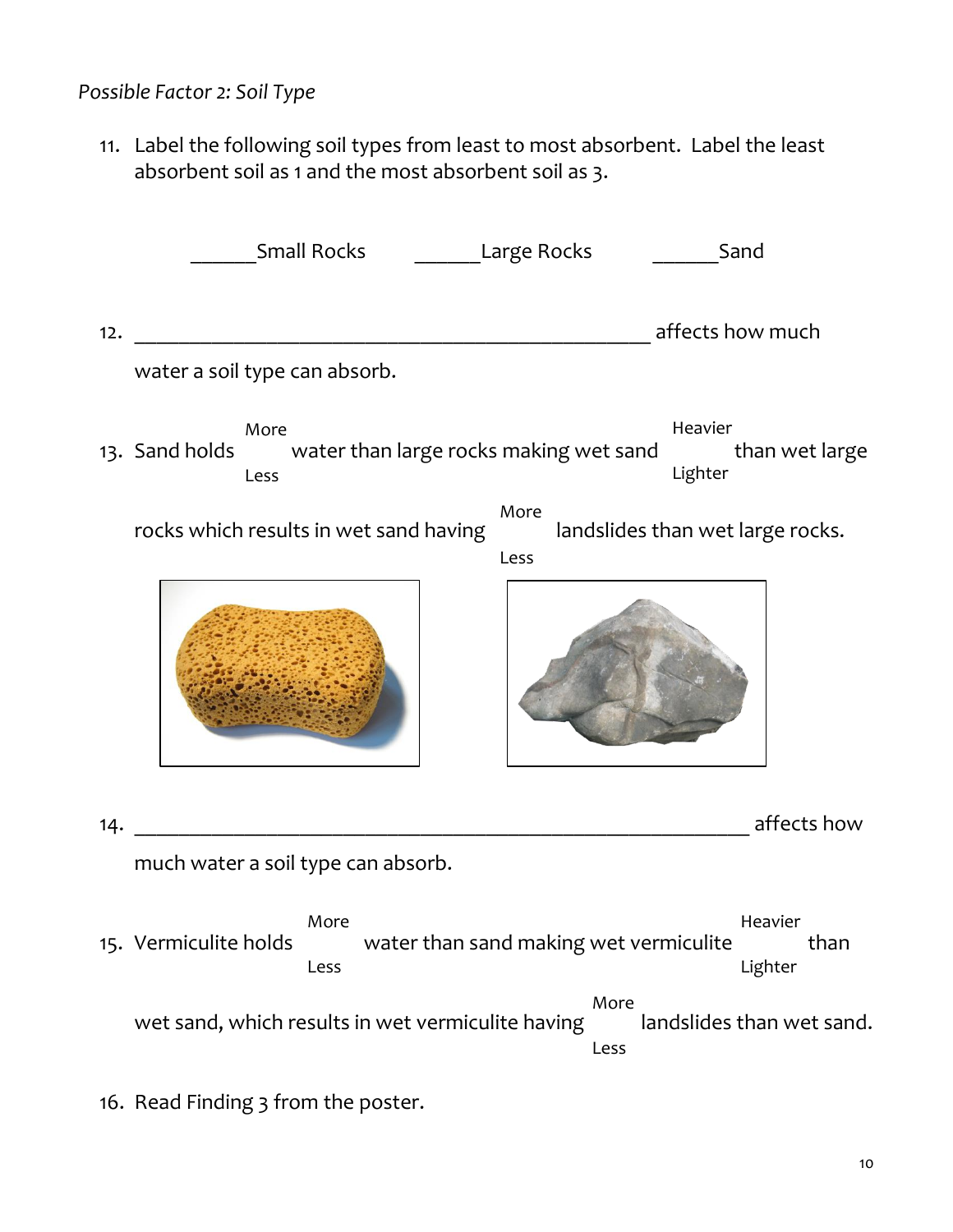*Other Possible Factors:*

- 17. Another factor that affects landslides is the \_\_\_\_\_\_\_\_\_\_\_\_\_\_\_\_\_\_\_\_\_\_\_\_\_\_\_\_\_of the soil.
- 18. Draw a picture where a landslide is more and less likely to happen







- 19. The \_\_\_\_\_\_\_\_\_\_\_\_\_\_\_\_\_\_\_\_\_\_\_\_\_\_\_\_\_\_\_\_\_the slope the more likely a landslide.
- 20. Read Finding 4 from the poster.
- 21. Draw a picture of why plants help prevent landslides.



22. Another factor that affects landslides is the ability of soil to

| 23. The more plants the | Greater<br>the soil sticks to itself, the<br>Weaker | Greater<br>the soil<br>Weaker |
|-------------------------|-----------------------------------------------------|-------------------------------|
| consistency and the     | More<br>likely a landslide.<br>Less                 |                               |

 $\overline{\phantom{a}}$  , and the contribution of the contribution of the contribution of the contribution of the contribution of the contribution of the contribution of the contribution of the contribution of the contribution of the

24. Read Finding 5 from the poster.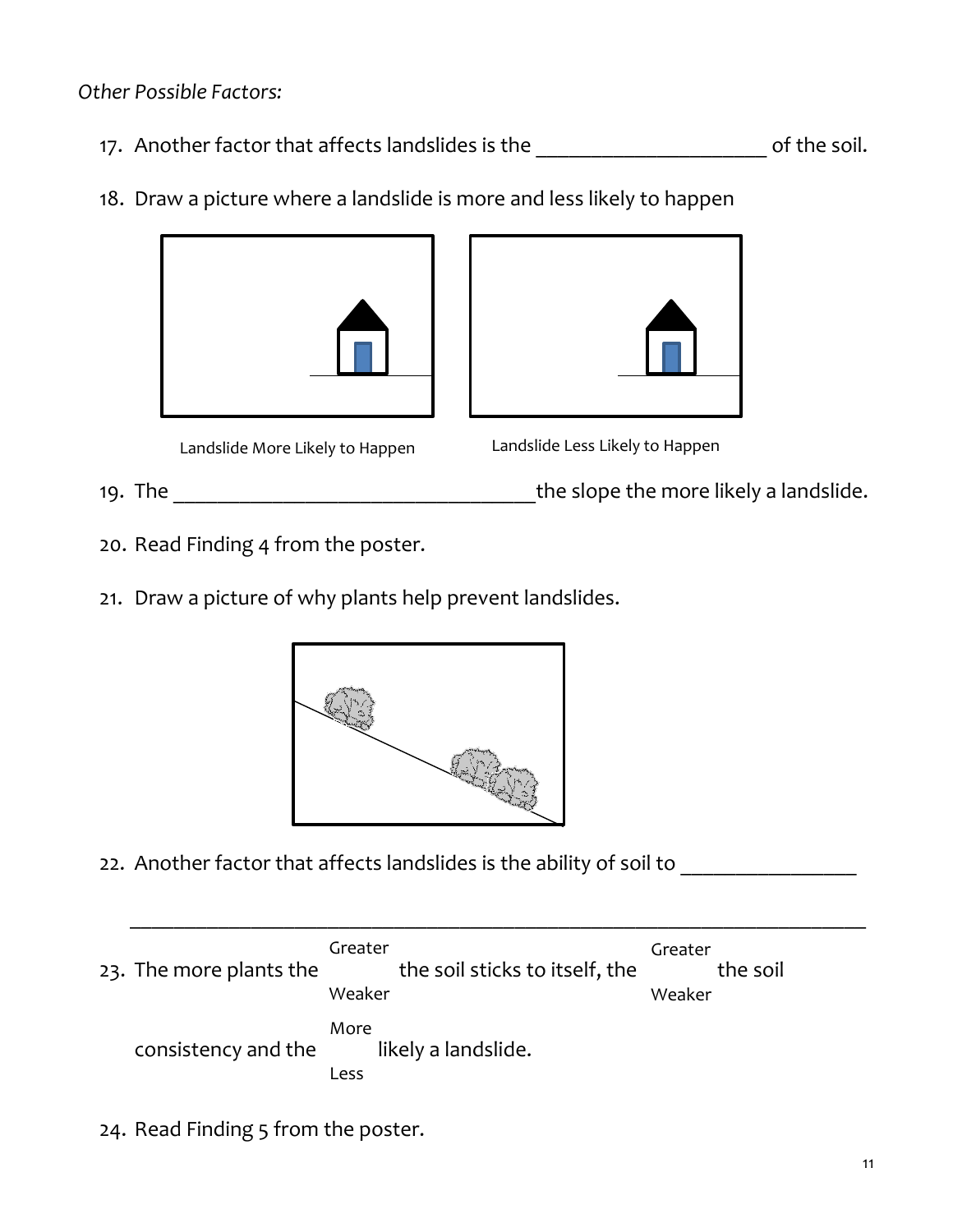*Possible Ways to Prevent Landslides*



25.What factor does this address? \_\_\_\_\_\_\_\_\_\_\_\_\_\_\_\_\_\_\_\_\_\_\_\_\_\_\_\_\_\_\_\_\_\_\_\_\_\_\_\_\_



26.What factor does this address? \_\_\_\_\_\_\_\_\_\_\_\_\_\_\_\_\_\_\_\_\_\_\_\_\_\_\_\_\_\_\_\_\_\_\_\_\_\_\_\_\_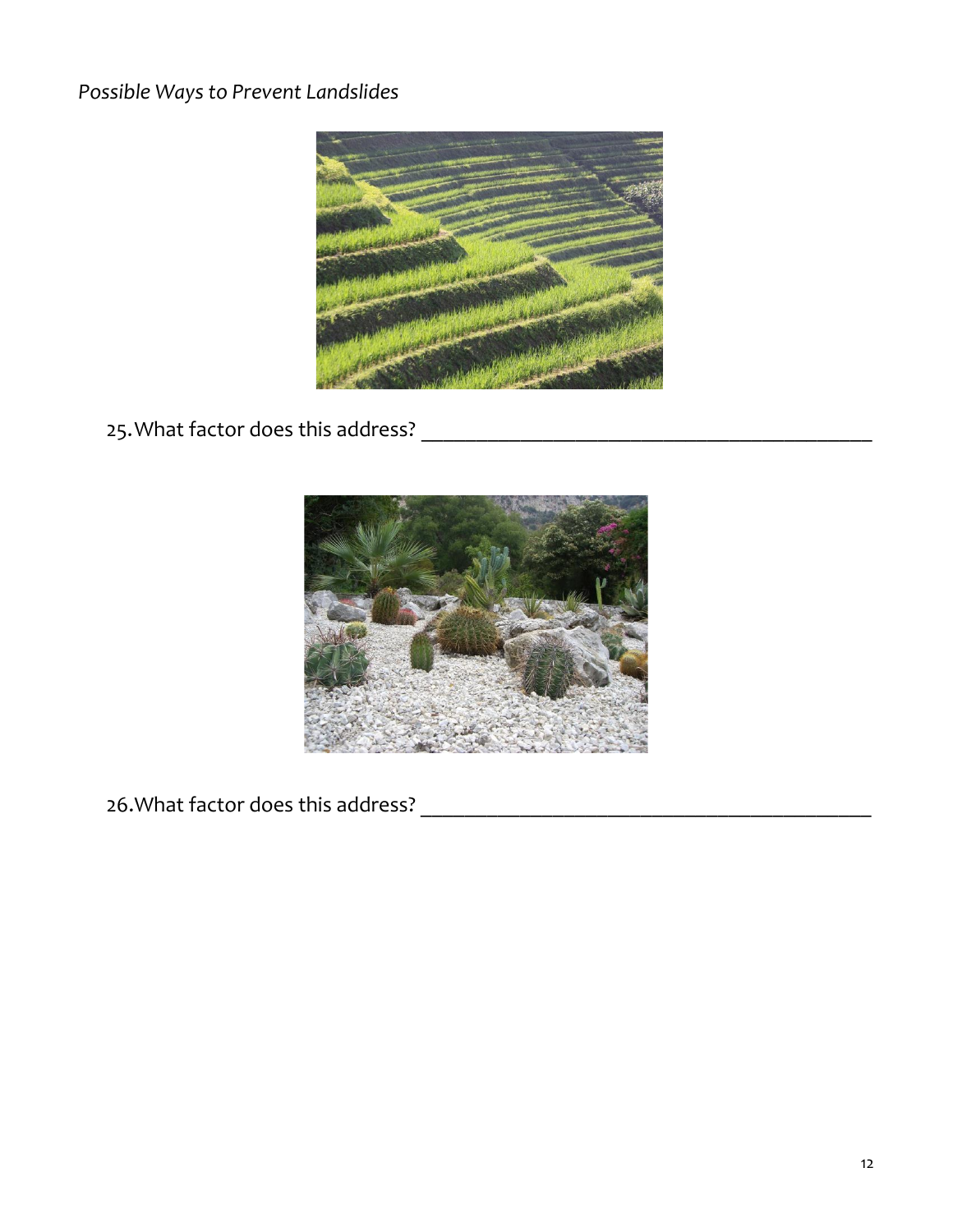#### **EXTRA PRACTICE** *Observations*

Observation: A description using your \_\_\_\_

Circle OBSERVATION if the statement is an observation you can make about the picture. Circle NOT AN OBSERVATION if the statement is not an observation you can make about the picture.



| 1.               | The person is wearing a diving<br>mask.  | Observation | Not an<br>Observation |
|------------------|------------------------------------------|-------------|-----------------------|
| 2.               | The fish only have one fin each.         | Observation | Not an<br>Observation |
| $\overline{3}$ . | The person is smaller than a fish.       | Observation | Not an<br>Observation |
| 4.               | Snorkeling is fun.                       | Observation | Not an<br>Observation |
| 5.               | There are more fish than people.         | Observation | Not an<br>Observation |
| 6.               | The person's shorts are black.           | Observation | Not an<br>Observation |
| 7.               | The person and fish are in the<br>ocean. | Observation | Not an<br>Observation |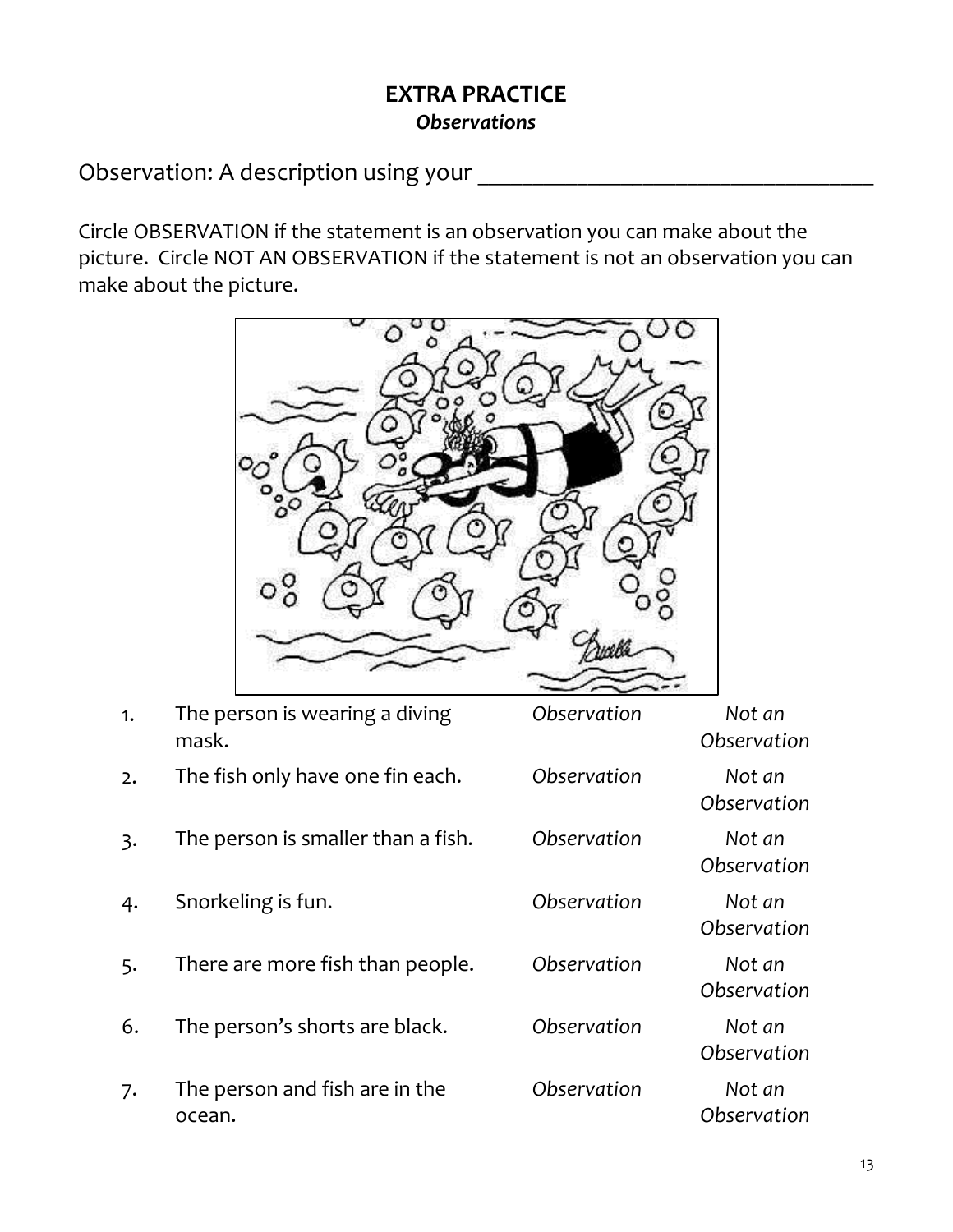### **WORD SEARCH**

| N            |                |              |                         |              |                |                     |     | MEXPERIME         |             |                   | N T             |
|--------------|----------------|--------------|-------------------------|--------------|----------------|---------------------|-----|-------------------|-------------|-------------------|-----------------|
| $\mathbf{I}$ | $\overline{O}$ | $\top$       | $\frac{1}{2}$           | D            | $R_{\perp}$    |                     |     | $O$ $P$ $P$       | E           |                   | R W             |
| N            | $O \mid$       |              | $\overline{\mathsf{T}}$ |              | A V R E        |                     |     | S                 | $\mathsf B$ | $\overline{O}$    | $R_{\parallel}$ |
| $\mathsf{F}$ | $S_{\perp}$    | $\mathsf{L}$ |                         |              | T O N Q S      |                     |     |                   | B S         | E                 | E               |
| E            | $\mathsf{C}$   | $\cup$       |                         |              | N C P          |                     | D R | O T               |             | $S_{\mathcal{C}}$ | E               |
| R            | $\Gamma$       | $\mathsf{C}$ |                         | N E          |                |                     |     | A O S I I         |             | N <sub>1</sub>    | N               |
| E            | E              | $\mathbf{I}$ |                         |              | O O S R L      |                     |     |                   | L Y         | L                 | $\mathbf{I}$    |
| $\mathsf{N}$ | N              | M L          |                         |              | <b>B</b> I I T |                     |     |                   | $G \quad 1$ | $\perp$           | G               |
| $\mathsf{C}$ | $\mathsf{C}$   |              |                         |              | R A D L N I    |                     |     | $\mathsf{B}$      | B           | D                 | N               |
| E            | E              | E            | $\mathsf{L}$            | $\mathbb{L}$ |                | $L \quad Z \quad 1$ |     | $X -$             | $\bigcup$   | Y                 | E               |
| $\mathsf{C}$ | $R_{\perp}$    |              |                         |              | V I S A N D    |                     |     | P                 | S           | $S_{\mathcal{L}}$ | $\top$          |
| Y            |                |              |                         |              |                |                     |     | O M E R U D E C O |             | $R_{\parallel}$   | $\mathsf{P}$    |

| Absorb     | Landslide   | Sand        |
|------------|-------------|-------------|
| Dropper    | Milliliter  | Science     |
| Engineer   | Observation | Soil        |
| Experiment | Opinion     | Subtraction |
| Inference  | Procedure   | Vermiculite |